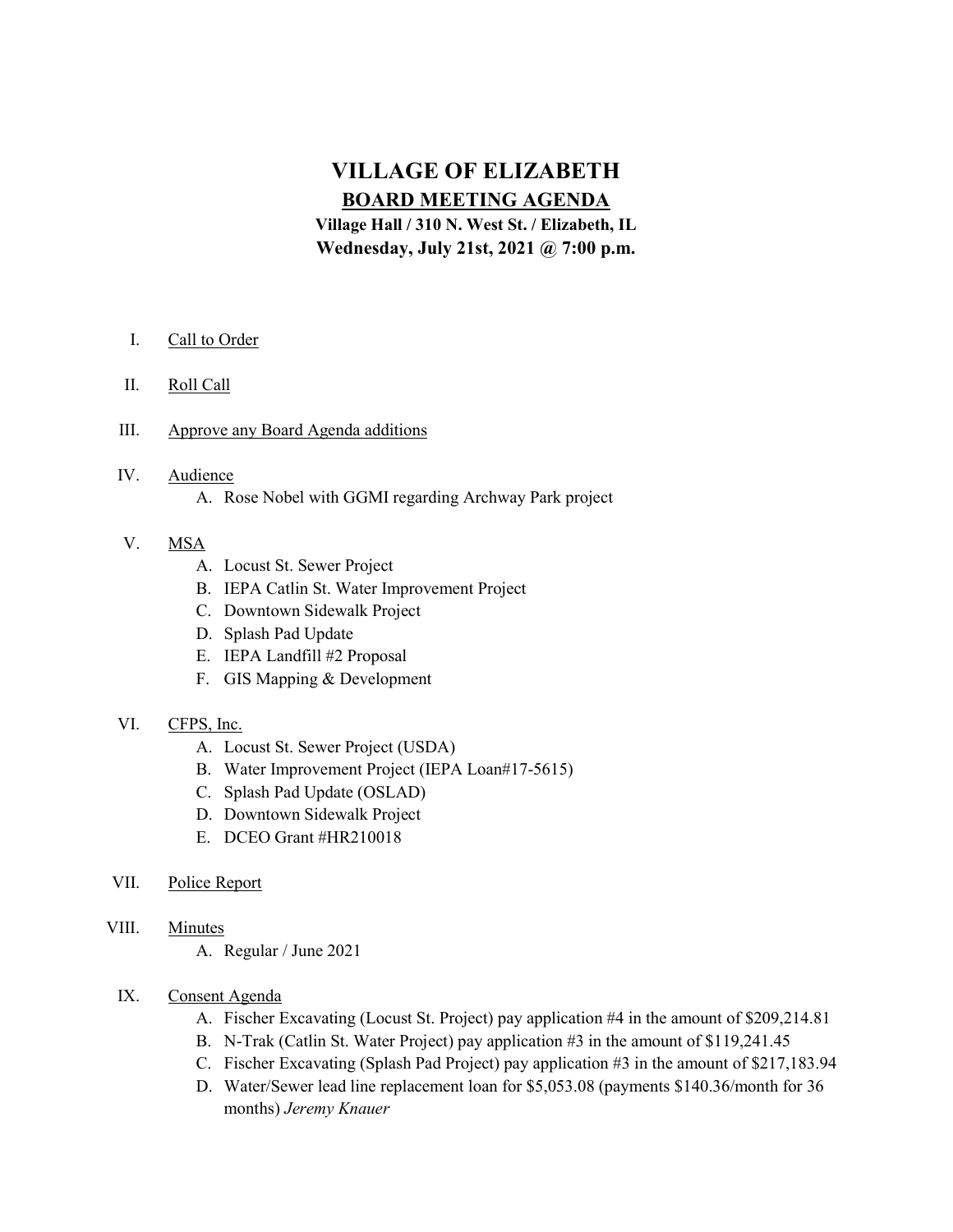- E. Sewer lead line replacement loan for \$3,930.50 (payments \$81.89/month for 48 months) Tim Knockel
- X. Finances
	- A. Treasurer's Report
	- B. Payment of Bills
	- C. Budget
		- 1. Discussion and possible action on the FY22 Appropriation Ordinance
- XI. Committee Reports
	- A. Public Works
	- B. Administrative (No July minutes- meeting wasn't held)
	- C. Economic Development
- XII. Attorney Comments
	- A. Update on IDOT Hwy 20 Maintenance agreement
- XIII. Old Business (Other than Committee Mtg Minutes/Consent Agenda)
	- A. New Village Hall bids (leave on agenda)
	- B. Anonymous Grant (\$50,000) update
	- C. COVID Heroes keys to the city
- XIV. New Business (Other than Committee Mtg Minutes/Consent Agenda)
	- A. TIF Inducement Agreement for Terrapin Oaks LLC (652 Hwy 20)
	- B. TIF Inducement Agreement for Wurster Storage (#2) (510 S. Roberts Lane; drainage tube)
	- C. Approve TIF Resolution for Mike Maynard/ Elizabeth Grand Antique Company (one year payout in 2022 or 2021 if funds are available) for a payout not to exceed \$2,295
	- D. Discussion and possible action to approve the forgiveness of the BDD loan for Lola's Deli in the amount of \$25,000
	- E. Approve early 2021 TIF disbursement payment to The Little Keg (\$2,500)
	- F. Discussion and possible action on paying the Veteran's Memorial Committee for meetings
	- G. Discussion and possible action on increasing employer retirement contribution percentage from 8% to 10%
	- H. Retirement/Escrow/IMRF
- XV. Mayor's Comments
- XVI. Correspondence
- XVII. Executive Session Personnel A. Discussion and possible action